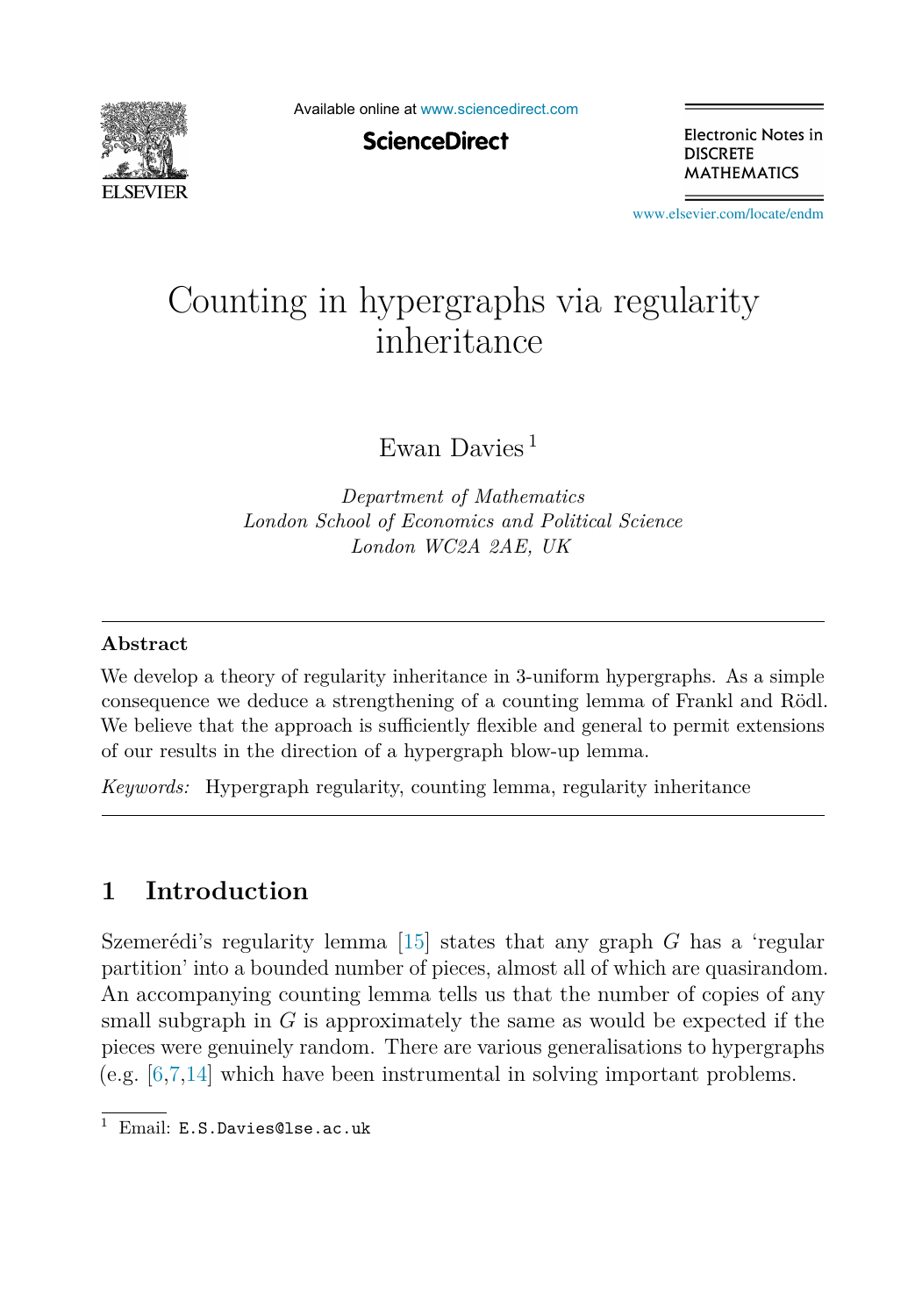The blow-up lemma of Komlós, Sárközy and Szemerédi [\[9\]](#page-4-0) is a powerful development of the counting lemma. It uses a randomised embedding algorithm to show that we can actually embed certain spanning subgraphs into suitable pieces of the partition produced by the regularity lemma. A technical condition called 'image restrictions' is permitted; a useful feature for applications, e.g. [\[1\]](#page-4-0).

Keevash [\[8\]](#page-4-0) proved a hypergraph blow-up lemma, but there are significant technical difficulties in establishing and applying the result. Complexity arises from the kind of hypergraph regularity used, known as the regular approximation lemma of Rödl and Schacht [\[13\]](#page-4-0). Furthermore, Keevash's result only allows for a weak form of image restriction which makes it hard to use.

We describe a simple proof of a counting lemma for 3-uniform hypergraphs (3-graphs) using regularity inheritance, a technique we develop. The merits of our approach are connected with the simple kind of 3-graph regularity we use. A hypergraph blow-up lemma proved using these ideas is a work in progress. In particular, we seek to allow a number of vertices and pairs to be suitably image restricted, stronger than the restriction permitted by Keevash [\[8\]](#page-4-0).

In future work we seek to generalise our techniques to *k*-uniform hypergraphs for  $k > 3$ . There are significant difficulties here, for some of the tools we use to establish regularity inheritance lemmas are not yet well-developed in higher uniformities. In particular a local characterisation of hypergraph regularity is important for our methods, and for algorithmic proofs. We also hope that our approach will generalise to the 'sparse setting', that is, when we work with a hypergraph which is a relatively dense subgraph of a sparse but pseudorandom hypergraph. A counting lemma for this setting was recently proved by Conlon, Fox and Zhao [\[3\]](#page-4-0), but no counterpart blow-up lemma is known.

## **2 Results**

Our notation resembles that of [\[3\]](#page-4-0). We identify graphs and 3-graphs with their edge sets. The neighbourhood of a vertex *x* in a graph or 3-graph *F* is  $F(x) := \{e \setminus x : x \in e \in F\}$ , and we write  $F[W]$  for the induced subgraph on vertex set *W*. Let  $\partial e = \{f \subsetneq e : |f| = |e| - 1\}$ . Functions  $g_f$ ,  $h_e$  are the indicators for edge sets of graphs *G* and 3-graphs *H* respectively. All sets are finite. For an index set *J* and vertex sets  $\{V_j\}_{j\in J}$ , let  $V_J \coloneqq \prod_{j\in J} V_j$ . We write  $x_J$  for an element of  $V_J$ , that is, the vector  $(x_j)_{j\in J}$  with  $x_j \in V_j$ . Write  $\mathbb{E}[g(x_J)|x_J \in V_J]$  for the expectation over  $x_J$  chosen uniformly at random from *V*<sub>*J*</sub>. For statements involving positive real parameters, let  $a = b \pm c$  mean  $b - c \le a \le b + c$ , and write  $a \ll b$  to mean there is an increasing function *f* so that the argument is valid for  $0 < a < f(b)$ .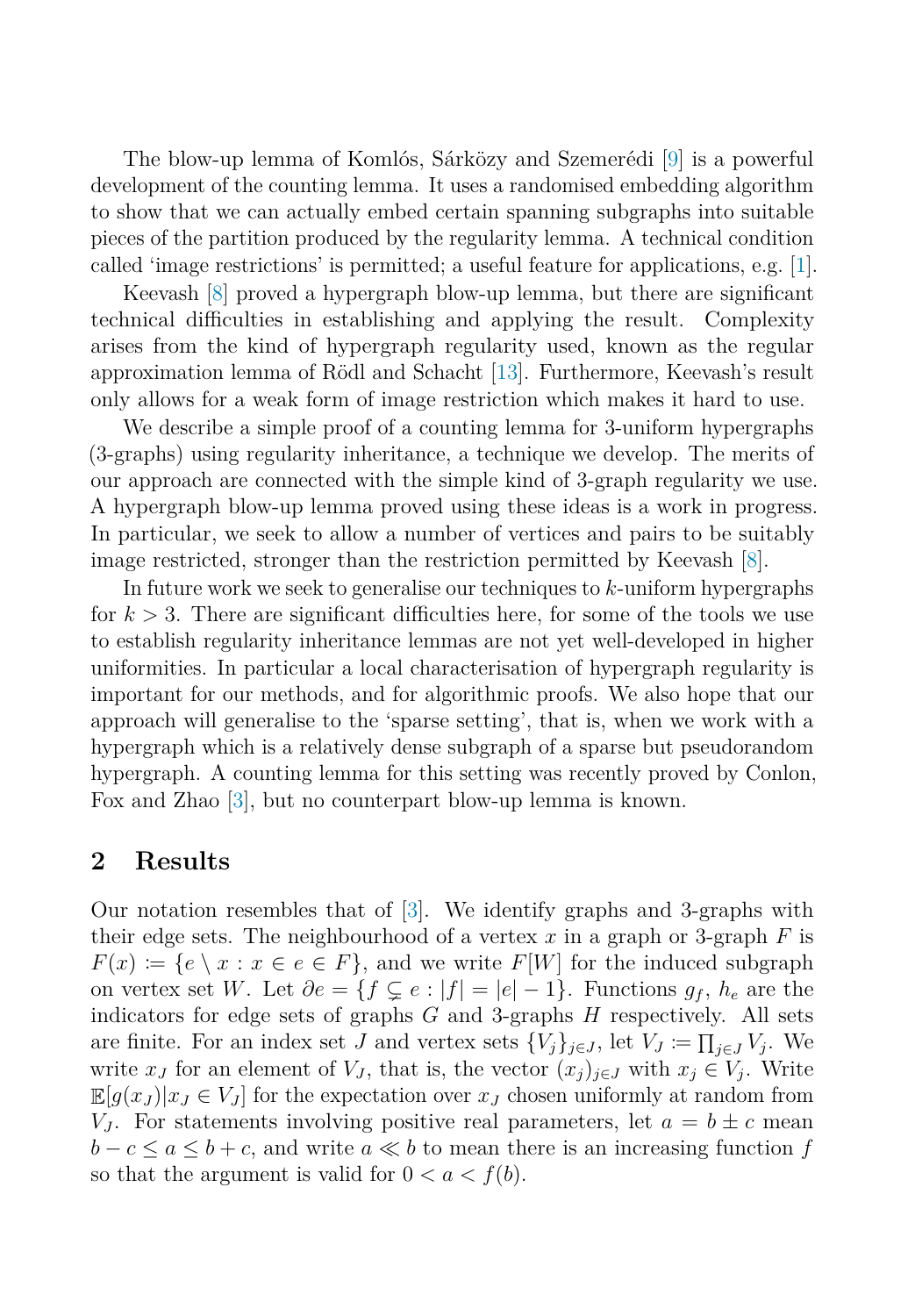<span id="page-2-0"></span>**Definition 2.1** Let  $f = \{1, 2\}$ , and  $\{V_i\}_{i \in f}$  be vertex sets. Let *G* be a bipartite graph with bipartition  $V_1$ ,  $V_2$  and indicator function  $g_f: V_f \to \{0, 1\}.$ We say  $g_f$  is  $(\varepsilon_2, d_2)$ *-regular* if, for all  $j \in \partial f$  and functions  $u_j : V_j \to [0, 1]$ , we have

$$
\left| \mathbb{E} \Big[ \Big( g_f(x_f) - d_2 \Big) u_1(x_1) u_2(x_2) \Big| x_f \in V_f \Big] \right| \leq \varepsilon_2.
$$

Although this definition looks stronger than the 'usual' definition, where each  $u_i$  takes values in  $\{0, 1\}$ , it is easy to prove that they are equivalent.

**Definition 2.2** Let  $e = \{1, 2, 3\}$  and  $\{V_j\}_{j \in e}$  be vertex sets. Let G be a tripartite graph with vertex partition  $V_1$ ,  $V_2$ ,  $V_3$ , and indicator functions  $g_f: V_f \to \{0, 1\}$  which are  $(\varepsilon_2, d_2)$ -regular for  $f \in \partial e$ . Let *H* be a 3-graph with indicator function  $h_e \leq \prod_{f \in \partial e} g_f$  pointwise, so edges of *H* are triangles in *G*. We say  $h_e$  is  $(\varepsilon_3, d_3)$ *-regular relative to G* if, for all  $f \in \partial e$  and functions  $u_f: V_f \to [0, 1]$  with  $u_f \leq g_f$  pointwise, we have

$$
\left| \mathbb{E} \Big[ \Big( h_e(x_e) - d_3 \Big) \prod_{f \in \partial e} u_f(x_f) \Big| x_e \in V_e \Big] \right| \leq \varepsilon_3 d_2^3.
$$

We also say *H* is  $(\varepsilon_3, d_3)$ -regular with respect to *G* when we do not explicitly define the indicator function *he*.

Our main result is a strengthening of the 3-graph counting lemma developed previously by Rödl and coauthors Frankl, Nagle, Peng and Skokan  $[6,11,12]$ . These results require a stronger form of regularity than the above Definition 2.2 in which the edges of *H* are approximately uniformly distributed over triangles in unions of *r* subgraphs of *G*, for some  $r \in \mathbb{N}$  which is large compared to  $1/d_2$ . Taking  $r = 1$  in this formulation results in a strictly weaker regularity which is equivalent to our setting. This appeal of working with the weaker 3-graph regularity is a local characterisation in terms of subgraph counts. This characterisation does not hold for large values of *r* in the stronger 3-graph regularity, thus working with  $r = 1$  recovers the useful property; see [\[4,10\]](#page-4-0).

Our approach differs substantially from that of Nagle and Rödl  $[11]$  and we remove the need to apply any regularity lemma within the proof of our counting lemma. Another approach, due to Peng, Rödl and Skokan [\[12\]](#page-4-0) is to transfer to the 'dense' or 'absolute quasirandom' setting in which  $d_2 = 1$ and appeal to a dense counting lemma. This idea is relevant to our work, as we depend on a technical result that is proved by a similar transference [\[10\]](#page-4-0). Since we work with the weaker regularity of Definition 2.2 our methods are stronger than those of [\[11,12\]](#page-4-0). Moreover, our proof resembles an embedding process used in the blow-up lemma, a feature we hope to exploit in due course.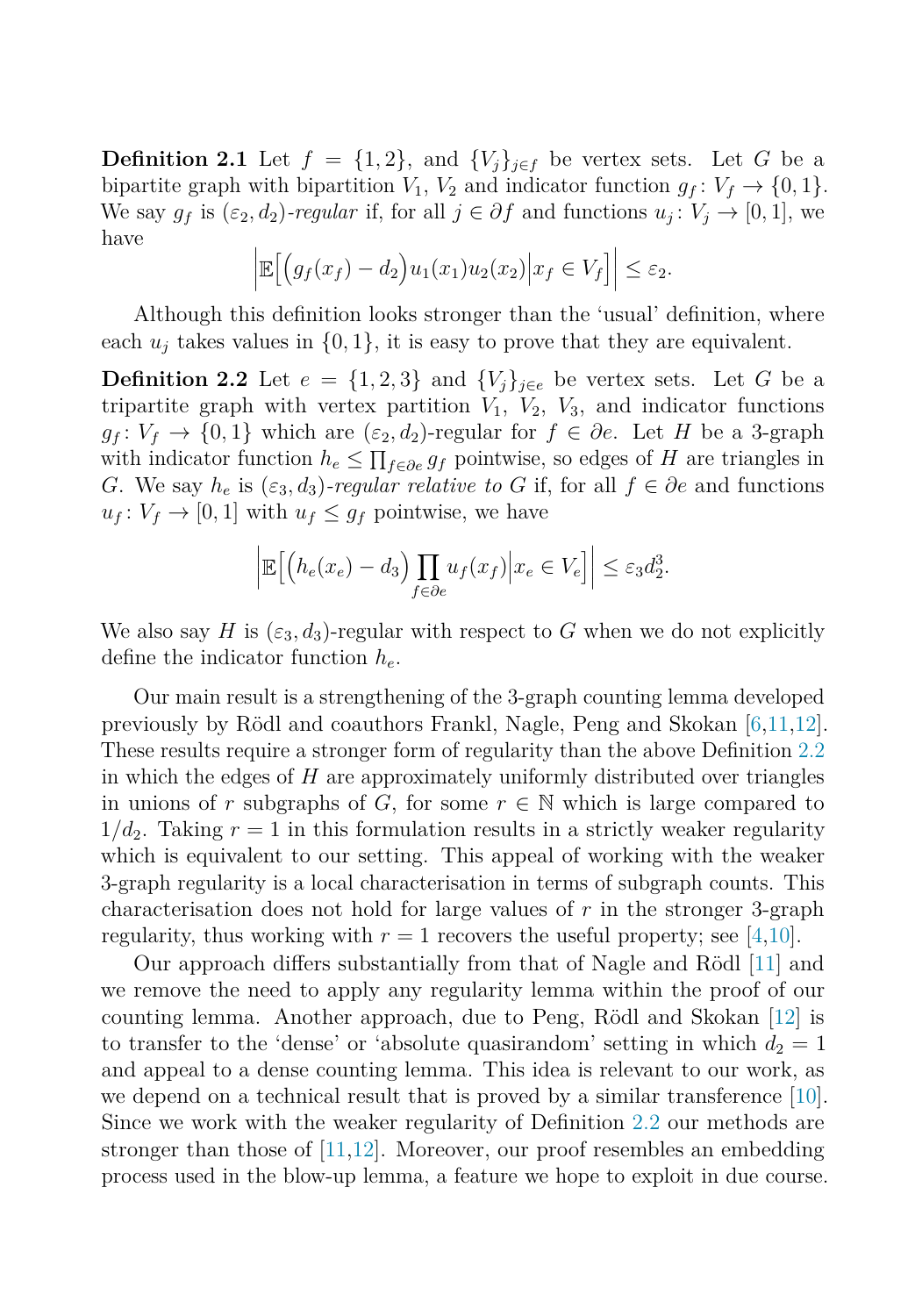**Theorem 2.3 (Counting lemma)** *Let J be a set and F be a* 3*-graph on J. Write*  $\partial F$  *for the union of*  $\partial e$  *over*  $e \in F$ *. Let*  $\{V_i\}_{i \in J}$  *be vertex sets each of size at least n. For constants*  $\frac{1}{n} \ll \varepsilon_2 \ll d_2 \ll \varepsilon_3 \ll \varepsilon'_3 \ll d_3$ , the following holds. *Let G be a graph with indicators*  $g_f: V_f \to \{0, 1\}$  *which are*  $(\epsilon_2, d_2)$ *-regular for all*  $f \in \partial F$ *. Let H be a* 3*-graph with indicators*  $h_e: V_e \to \{0, 1\}$  *which are*  $(\varepsilon_3, d_3)$ -regular with respect to G for all  $e \in F$ .

*Then*

$$
\mathbb{E}\Big[\prod_{e\in F} h_e(x_e)\Big|x\in V_J\Big] = d_3^{|F|}d_2^{\left|\partial F\right|} \pm \varepsilon'_3 d_2^{\left|\partial F\right|}.
$$

To obtain Theorem [2.3](#page-2-0) we adapt the following sketch of the counting lemma in dense graphs. For simplicity, consider *G* from the setup of Theorem [2.3](#page-2-0) and let *∂F* be a triangle on vertices {1*,* 2*,* 3}. We apply a fact commonly known as 'slicing' or 'regular restriction' to  $G[V_2, V_3]$ , which is is  $(\varepsilon_2, d_2)$ -regular. If  $W_i \subset V_i$  for  $j = 2, 3$  are subsets of size at least  $\alpha |V_i|$ , the induced subgraph  $G[W_2, W_3]$  is  $(\varepsilon_2/\alpha^2, d_2)$ -regular. If the  $W_j$  are *G*-neighbourhoods of a typical  $x_1 \in V_1$ , we would have  $\alpha = d_2 \pm \varepsilon_2$  and so given  $\varepsilon_2 \ll d_2$ , we say the neighbourhood *inherits regularity*. To count triangles, sum over  $x_1 \in V_1$  the number of edges in  $G[G(x_1)]$ , which we estimate by the inherited regularity.

Applying the regularity lemma of Frankl and Rödl [\[5\]](#page-4-0), one can only hope to achieve the relation  $d_2 \ll \varepsilon_3$  between parameters in Definition [2.2.](#page-2-0) Hence *G*neighbourhoods are typically too small for the regularity of *H* to directly control edges upon them. An analogue of this problem also occurs in sparse graphs, however Conlon, Fox and Zhao [\[2\]](#page-4-0) proved a form of regularity inheritance for that setting. We generalise their approach to hypergraphs and prove new inheritance lemmas such as 2.4 below. We deduce Theorem [2.3](#page-2-0) from these lemmas by an appropriate generalisation of the above sketch for graphs.

To state an inheritance lemma, consider the setup of Theorem [2.3](#page-2-0) and let  $0 \in J$ . We show that almost all  $x_0 \in V_0$  have the property that  $H[G(x_0)]$ is regular with respect to  $G[G(x_0)]$ . The parameter measuring the inherited regularity is  $\varepsilon'_3 \ll d_3$ , hence this result is much stronger than what one can deduce directly from Definition [2.2](#page-2-0) using the  $u_f$  to indicate edges of  $G|G(x_0)|$ .

**Lemma 2.4** (3-sided inheritance) *Let*  $J = \{0, 1, 2, 3\}$ *, e* =  $\{1, 2, 3\}$ *, and F be the complete graph on J.* Let  $\frac{1}{n} \ll \varepsilon_2 \ll d_2 \ll \varepsilon_3 \ll \varepsilon_3' \ll d_3$ , and  ${V_j}_{j \in J}$  *be vertex sets each of size at least n. Let G be a graph with indicators*  $g_f: V_f \to \{0, 1\}$  *which are*  $(\varepsilon_2, d_2)$ *-regular for*  $f \in F$ *, and let H be a* 3*-graph on*  $V_e$  *with indicator*  $h_e \leq \prod_{f \in \partial e} g_f$  *which is* ( $\varepsilon_3$ *, d*<sub>3</sub>)*-regular with respect to G.* 

*Then for all but at most*  $\varepsilon_3' |V_0|$  *vertices*  $x_0 \in V_0$ *, the induced* 3*-graph*  $H[G(x_0)]$  *is* ( $\varepsilon'_3$ ,  $d_3$ )*-regular with respect to*  $G[G(x_0)]$ *.*